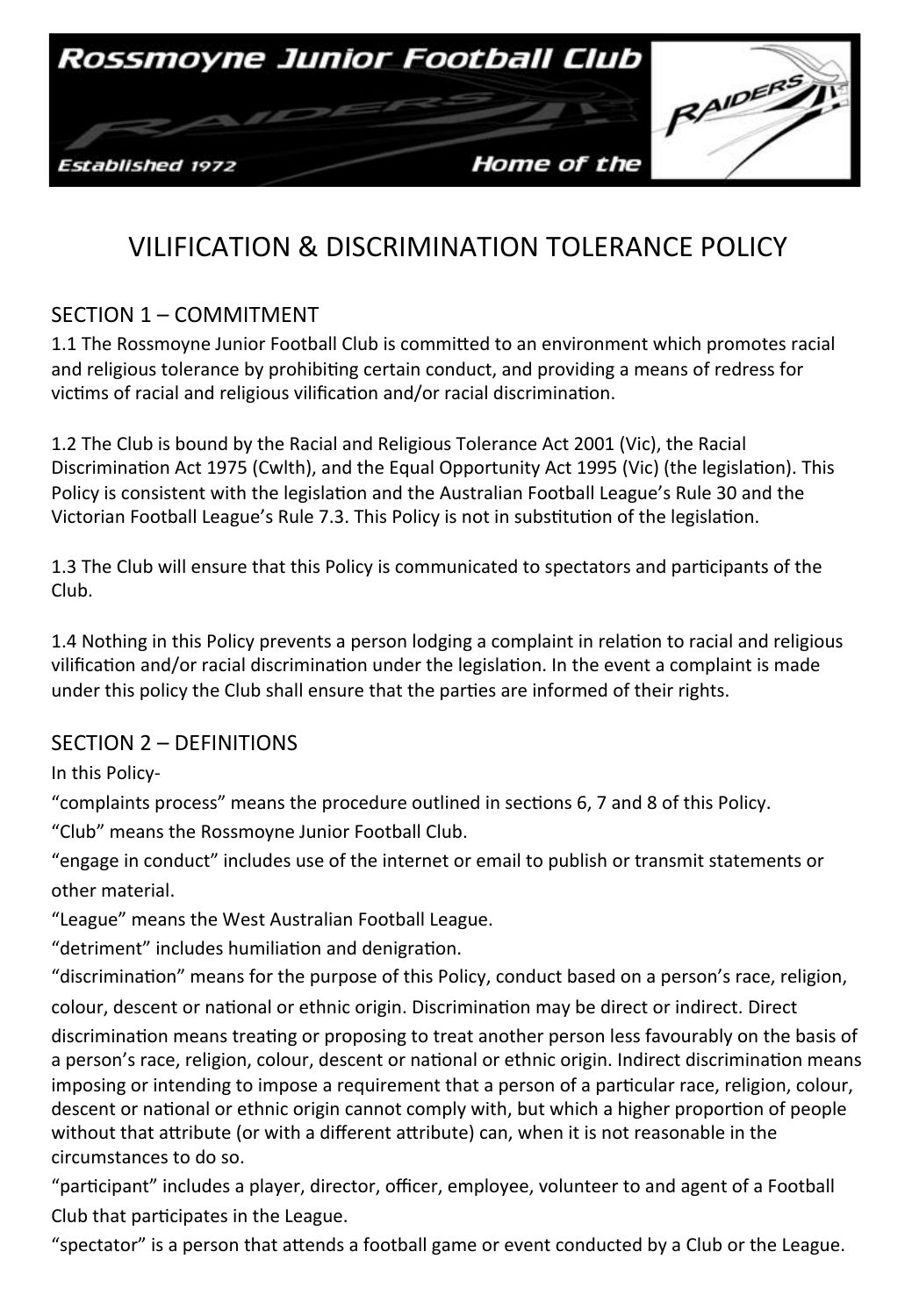# SECTION 3 - PROHIBITED CONDUCT

#### 3.1 Racial and Religious Vilification

No person in his/her capacity as a spectator or participant in the League in the course of carrying out his/her duties or functions as or incidental to being a participant in the League shall engage in conduct that offends, humiliates, intimidates, contempts, ridicules, incites, threatens, disparages, vilifies or insults another person on the basis of that person's race, religion, colour, descent or national or ethnic origin.

#### 3.2 Serious Racial and Religious Vilification

No person in his/her capacity as a spectator or participant in the Club in the course of carrying out his/her duties of functions as or incidental to being a participant in the Club shall intentionally engage in conduct that he/she knows Is likely to incite hatred against another person, or threaten physical harm or incite hatred in others to cause physical harm to a person or to a person's property because of that person's race, religion, colour, descent or national or ethnic origin.

#### 3.3 Racial and Religious discrimination

No person in his/her capacity as a spectator or participant in the Club in the course of carrying out his/her duties or functions as or incidental to being a participant in the Club shall engage in conduct that discriminates, directly or indirectly against another person on the basis of that person's race, religion, colour, descent or national or ethnic origin.

#### 3.4 Victimisation

3.4.1 No person in his/her capacity as a spectator or participant in the Club in the course of carrying out his/her duties or functions as or incidental to being a participant in the Club shall victimise another person.

3.4.2 A person will victimise another person (the victim) if:

(a) the person subjects or threatens to subject the victim to any detriment because the victim (or a person associated with the victim) intends to or has lodged a complaint in contravention of this Policy; or

(b) the person assists, requests, induces, encourages or authorises another person to subject the victim to any detriment because the victim (or a person associated with the victim) intends to or has lodged a complaint in contravention of this Policy.

# SECTION 4 - AUTHORISED PERSONS

4.1 The Club will appoint a Complaints Officer (the Club's Complaints Officer) to ensure that any breach of this Policy is responded to in an equitable and prompt manner.

4.2 The President of the Club (the President) is the senior decision-maker in the Club's Complaints Process. Therefore, should the President be absent for a significant period, he/she must nominate a person to act on his/her behalf should the process need to be enacted.

# SECTION 5 - CONFIDENTIALITY AND RECORDS

5.1 Confidentiality must be maintained throughout the complaints process. All parties to a complaint, the President (or Delegate), the Club's Complaints Officer, any witnesses and the Conciliator must all agree, in writing, to the maintenance of confidentiality. No person involved in the complaints process shall publicly comment on any aspect of the complaints process without the prior written agreement of all parties.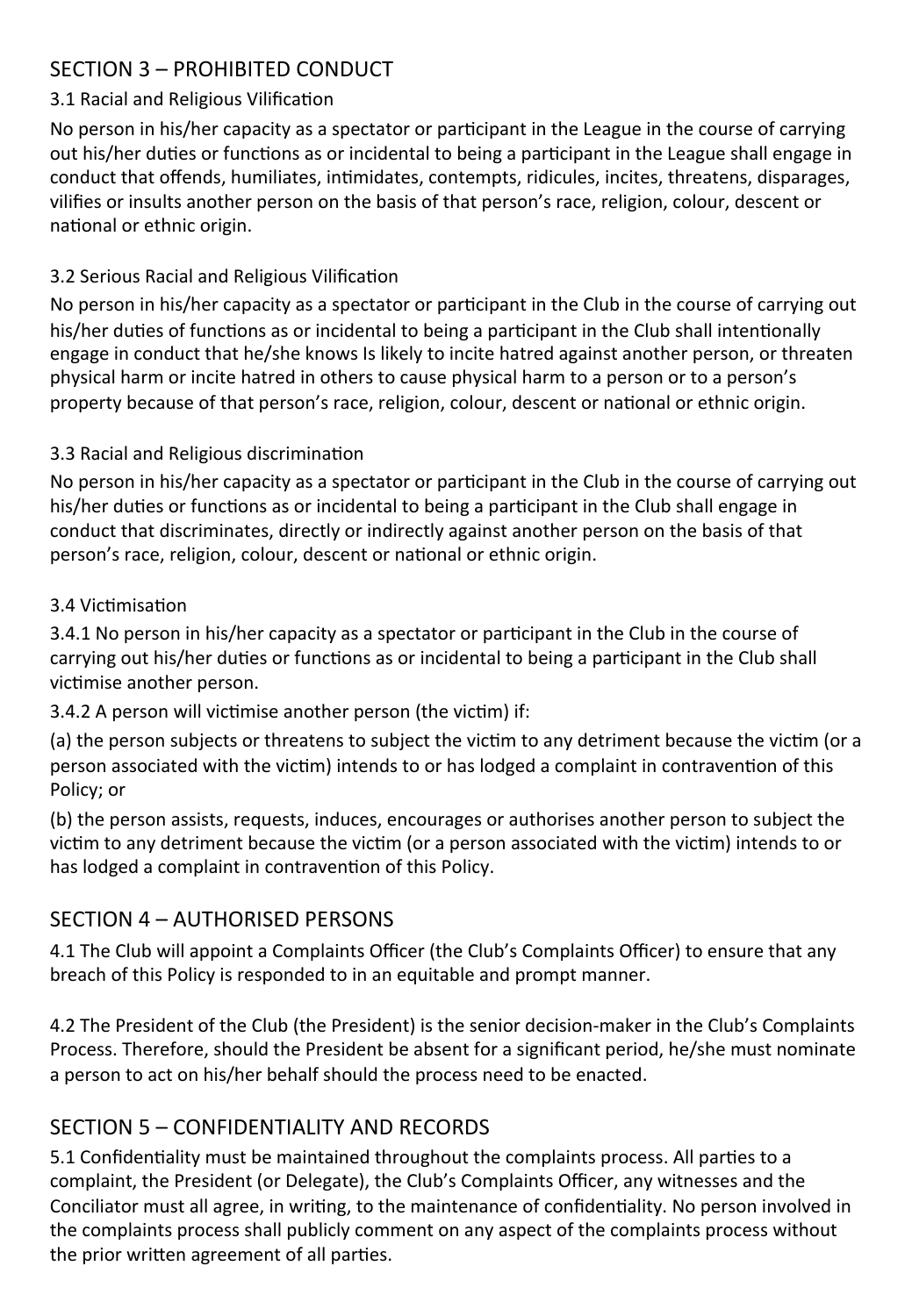5.2 The Club shall ensure that any documents relating to a complaint shall remain confidential and be retained for 7 years from the date that the complaint is made.

# SECTION 6 – INTER CLUB BREACH OF THE POLICY

In the event that it is alleged that a spectator or participant from another Club has contravened this Policy:

6.1 an Umpire, spectator or participant of the Club may by 5.00pm on the first working day following the day on which the contravention is alleged to have occurred, lodge a complaint in writing with Complaint's Officer of the Club;

6.2 the Complaint's Officer of the Club where the complaint was made shall, by 5.00pm on the next working day following the day that the complaint was lodged with the Club, lodge the complaint with the League's Complaints Officer;

6.3 the Club's Complaints Officer will take no further action once the complaint has been lodged with the League unless otherwise instructed by the League's Complaints Officer.

# SECTION 7 – INTRA CLUB BREACH OF THE POLICY

In the event that it is alleged that a participant of the Club has contravened this Policy an umpire, spectator or participant may by 5.00pm on the first working day following the day on which the contravention is alleged to have occurred, lodge a complaint in writing with the Club's Complaints Officer. 

## SECTION 8 – MANAGEMENT OF INTRA CLUB COMPLAINTS

The Club's Complaints Officer shall:

8.1 make every effort to ensure that:

8.1.1 confidentiality is maintained at all times during the complaints process and that the outcome of the complaints process remains confidential;

8.1.2 any breach of confidentiality is referred to the West Australian Football League's Tribunal no later than 5pm on the next working day following the day that the breach was discovered;

8.2 inform the person alleged to have contravened the Policy (the respondent) of the complaint and provide the respondent with an opportunity to respond to it;

8.3 inform only the President of the Club or Nominee, that a Complaint has been received by the Complaints Officer; 

8.4 obtain written statements from any witnesses identified by both parties to the complaint;

8.5 where available, obtain any other evidence;

8.6 arrange for the complaint to be conciliated, by an independent conciliator agreed upon by both parties;

8.7 take all steps necessary for the complaint to be conciliated within 5 working days from the day on which the incident is alleged to have occurred;